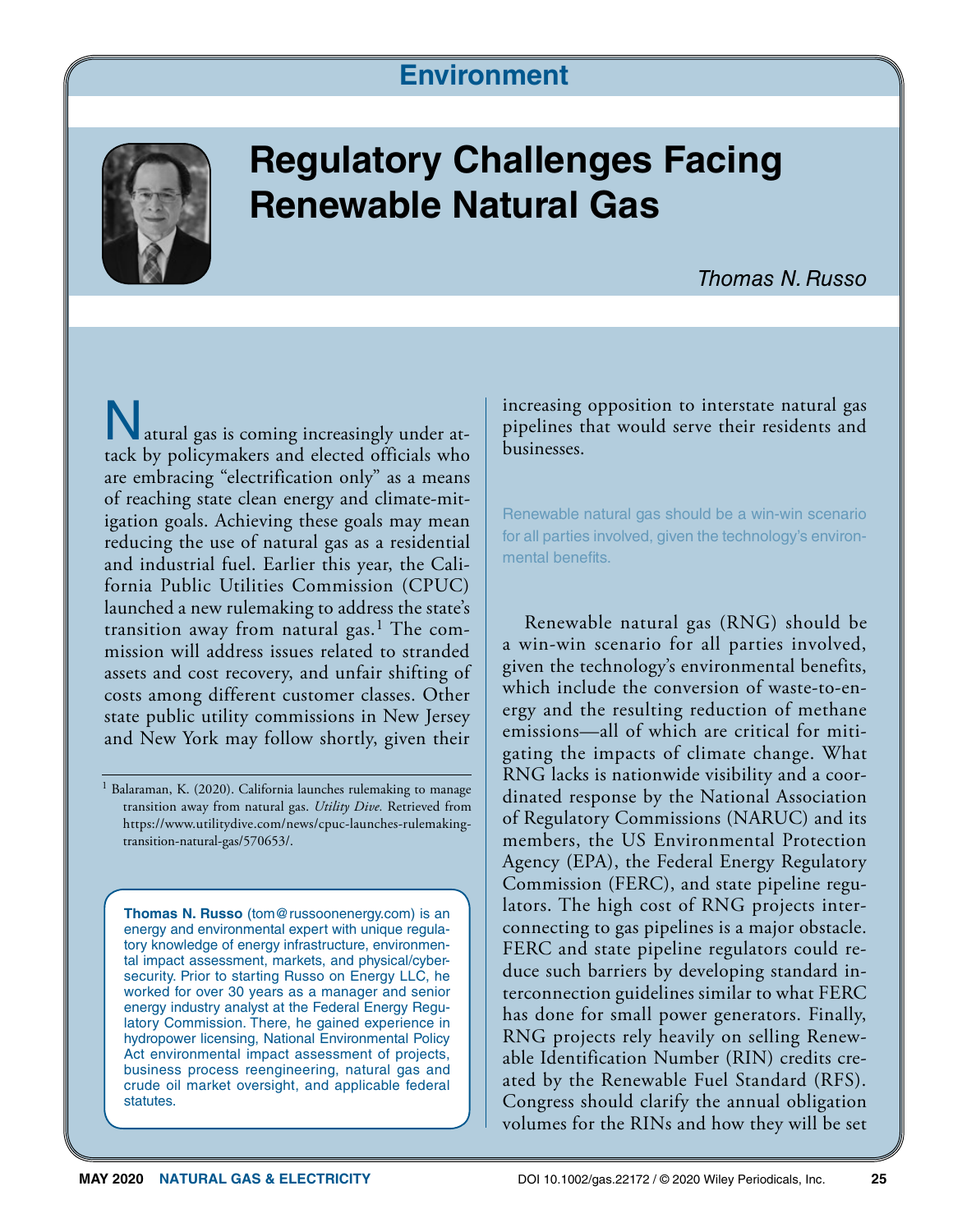year to year in 2023 and beyond to reduce risk to RNG developers.

The high cost of RNG projects interconnecting to gas pipelines is a major obstacle. FERC and state pipeline regulators could reduce such barriers by developing standard interconnection guidelines.

#### **METHANE EMISSION SOURCES**

Natural gas is composed largely of methane, which is a greenhouse gas (GHG) that is 84 times more potent than carbon dioxide. For that reason, the states and many environmental groups have focused on reducing methane emissions or eliminating fossil fuels altogether, including Greenpeace's "Keep it in the Ground" Campaign.2 The US oil and natural gas supply chains contribute approximately 31 percent of methane emissions (**Figure 1**).

Unfortunately, most states and groups such as Greenpeace ignore the contribution of methane from global waste, which will



**Figure 1.** 2017 US Methane Emissions by Source

increase by 70 percent by 2050.3 Driven by rapid urbanization and growing populations in high-income countries, the increased waste will increase to 3.4 billion tonnes over the next 30 years, up from 2.01 billion tonnes in 2016. Landfills and manure management may increase their share of methane emissions as a result.

Much has been written about RNG; however, there has been little interest in the topic from state public utility commissions or NARUC until recently. As the states roll out their clean energy programs, natural gas local distribution companies (LDCs) will be under even more pressure to decarbonize their systems by regulators, even though their contribution is less than 4.1 percent of the emissions reported to the EPA's Greenhouse Gas Reporting Program by companies operating petroleum and natural gas systems (**Figure 2**).

This column discusses the regulatory issues that need to be addressed to enable LDCs to decarbonize their natural gas systems and focuses on landfill gas and livestock manure as the two most promising feedstocks for RNG production, although other technologies exist, such as power to gas using electrolysis and renewable power as an energy source.

#### **LDCS AND RENEWABLE NATURAL GAS**

The recent report prepared by ICF for the American Gas Foundation  $(AGF)^4$  is an exhaustive study that addresses the ability of RNG to decarbonize the residential natural gas sector under both a low-resource scenario and aggressive resource scenario. Both scenarios assume that RNG would be produced for pipeline injection using nine feedstocks: (1) landfill gas, (2) animal manure, (3) water resource recovery facilities, (4) food waste, (5) agricultural

<sup>2</sup> Greenpeace. (n.d.). *Keep it in the ground (pipelines & drilling).* Retrieved from [https://www.greenpeace.org/usa/issues/keep-it-in](https://www.greenpeace.org/usa/issues/keep-it-in-the-ground/)[the-ground/](https://www.greenpeace.org/usa/issues/keep-it-in-the-ground/).

<sup>3</sup> Kaza, S., Yao, L. C., Bhada-Tata, P., & Van Woerden, F. (2018). *What a waste 2.0 : A global snapshot of solid waste management to 2050.* Washington, DC: World Bank. Retrieved from [https://](https://openknowledge.worldbank.org/handle/10986/30317) [openknowledge.worldbank.org/handle/10986/30317](https://openknowledge.worldbank.org/handle/10986/30317).

<sup>4</sup> American Gas Foundation. (2019). *Renewable sources of natural gas: Supply and emissions reduction assessment*. Prepared by ICF. Retrieved from [https://www.gasfoundation.org/2019/12/18/](https://www.gasfoundation.org/2019/12/18/renewable-sources-of-natural-gas/) [renewable-sources-of-natural-gas/.](https://www.gasfoundation.org/2019/12/18/renewable-sources-of-natural-gas/)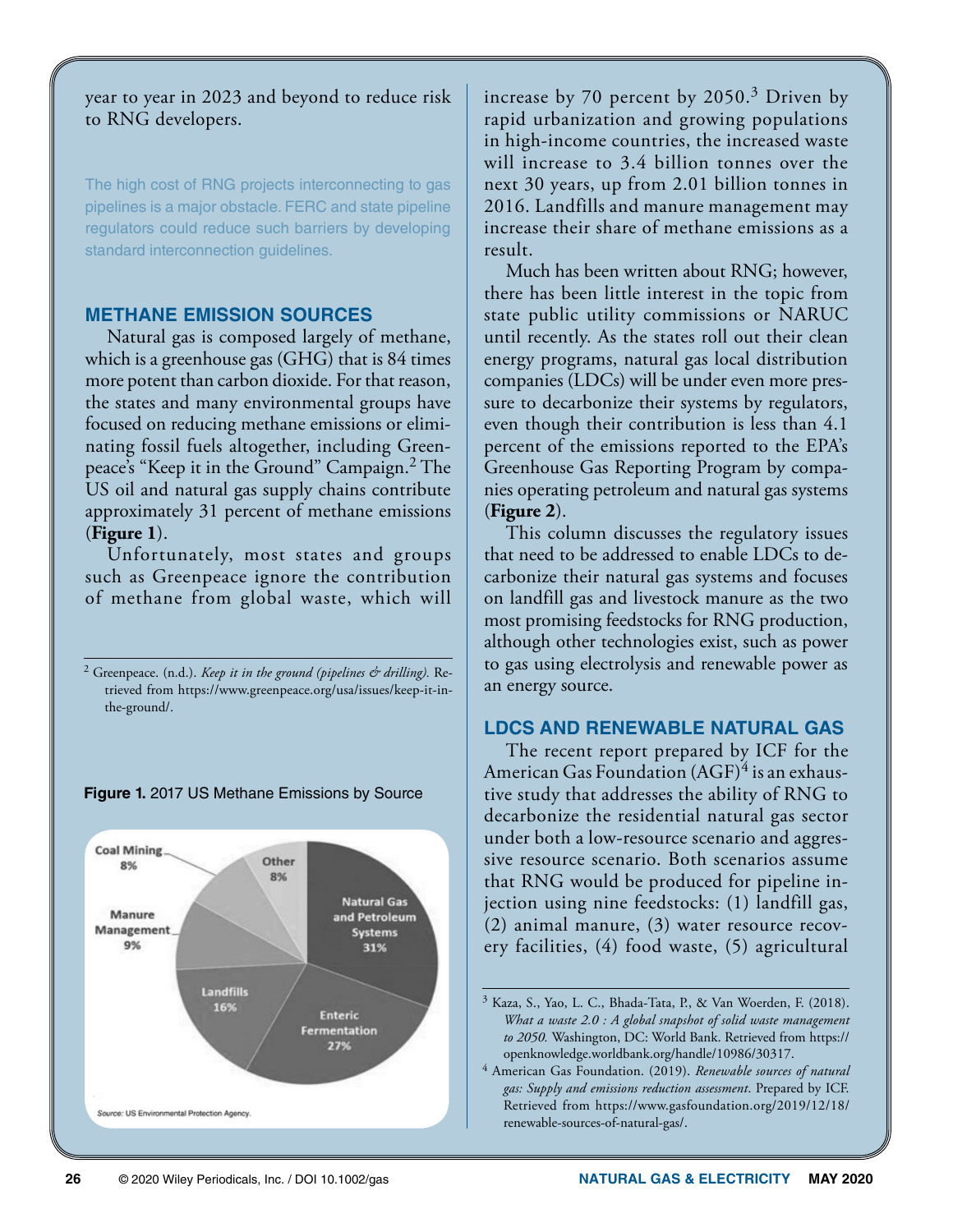

residues, (6) forestry and forest product residues, (7) energy crops, (8) the use of renewable electricity, and (9) the non-biogenic fraction of municipal solid waste. ICF assumed that the feedstocks would produce RNG using anaerobic digesters, thermal gasification systems, and power-to-gas (P2G) in combination with a methanation system.

The ICF report estimated that there were approximately 17.5 trillion British Thermal Units (tBtu) of RNG produced for pipeline injection in 2016 and that there will be approximately 50 tBtu of RNG produced for pipeline injection in 2020. The latter number is a small percentage of the 10-year average of residential natural gas consumption nationwide of 4,846 tBtu. Even in 2040, the estimated RNG production is 1,910 tBtu, or just 39 percent of the 10-year average of residential natural gas consumption nationwide. This estimate only assumes normal growth of the technologies with little or no incentives than what currently exists in the RNG

market. While the ICF report did not address regulatory incentives, this author assumed that few states would encourage greater decarbonization of residential natural gas systems, and instead rely on electrification and little or no growth in the use of natural gas in new homes and businesses.

In the high resource potential scenario, ICF estimates that 93 percent of the 10-year average for residential natural gas consumption nationwide could consist of RNG. This amounts to 3,780 tBtu of RNG produced annually for pipeline injection by 2040 (**Figure 3**) and commensurate reduction of the 12,970,423 tons of carbon dioxide equivalent  $(CO<sub>2</sub>e)$ . That estimate increases to 4,510 tBtu per year when including the potential for the nonbiogenic fraction of municipal solid wastes. The ICF report assumes that the underlying technologies will improve drastically, although there is no evidence this would occur unless federal and state incentives were used.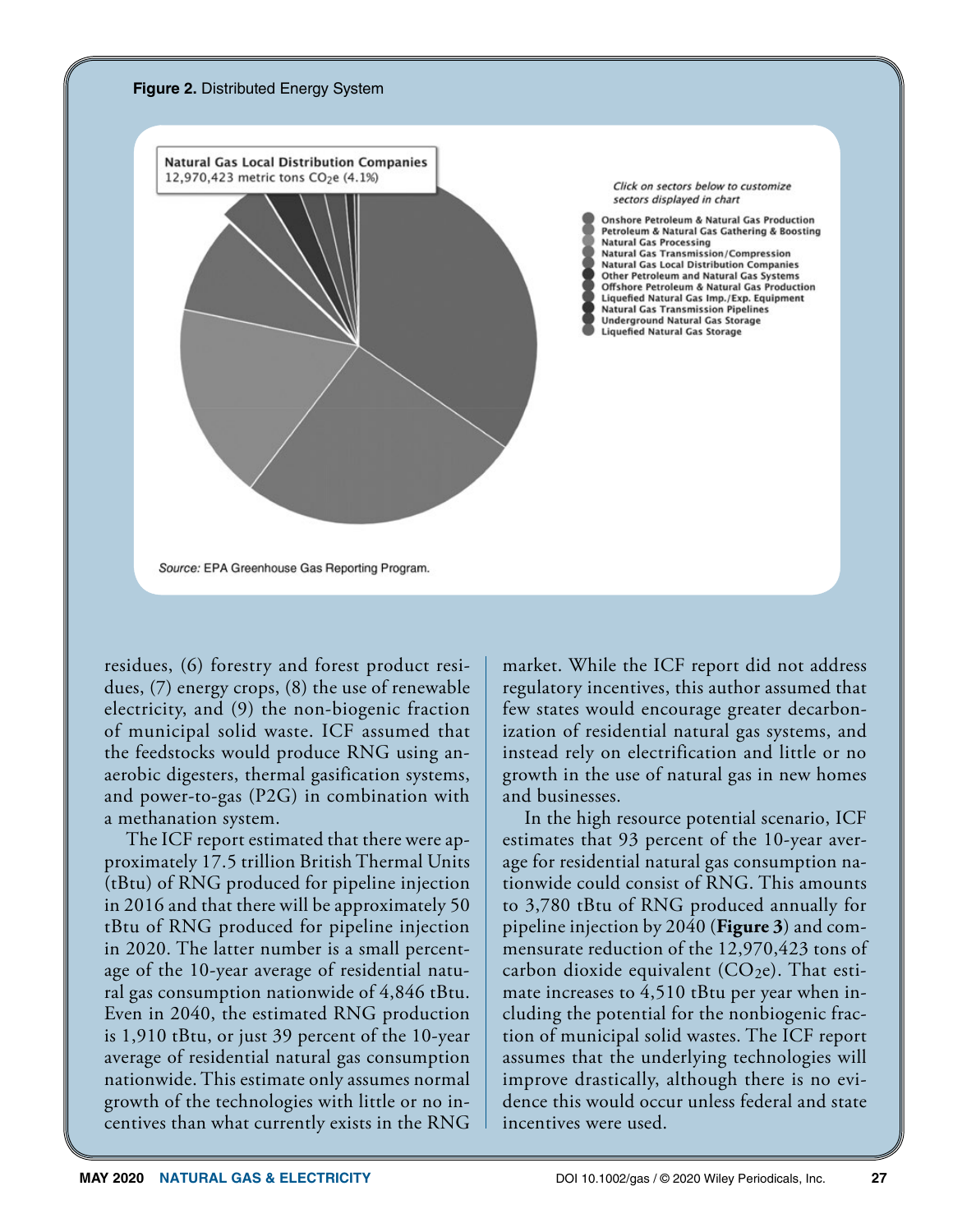

**Figure 3b.** Estimated Annual RNG Production, High Resource Potential Scenario, tBtu/y



Source: American Gas Foundation. (2019). Renewable sources of natural gas: Supply and emissions reduction assessment. Prepared by ICF. Retrieved from https://www.gasfoundation.org/2019/12/18/renewablesources-of-natural-gas/.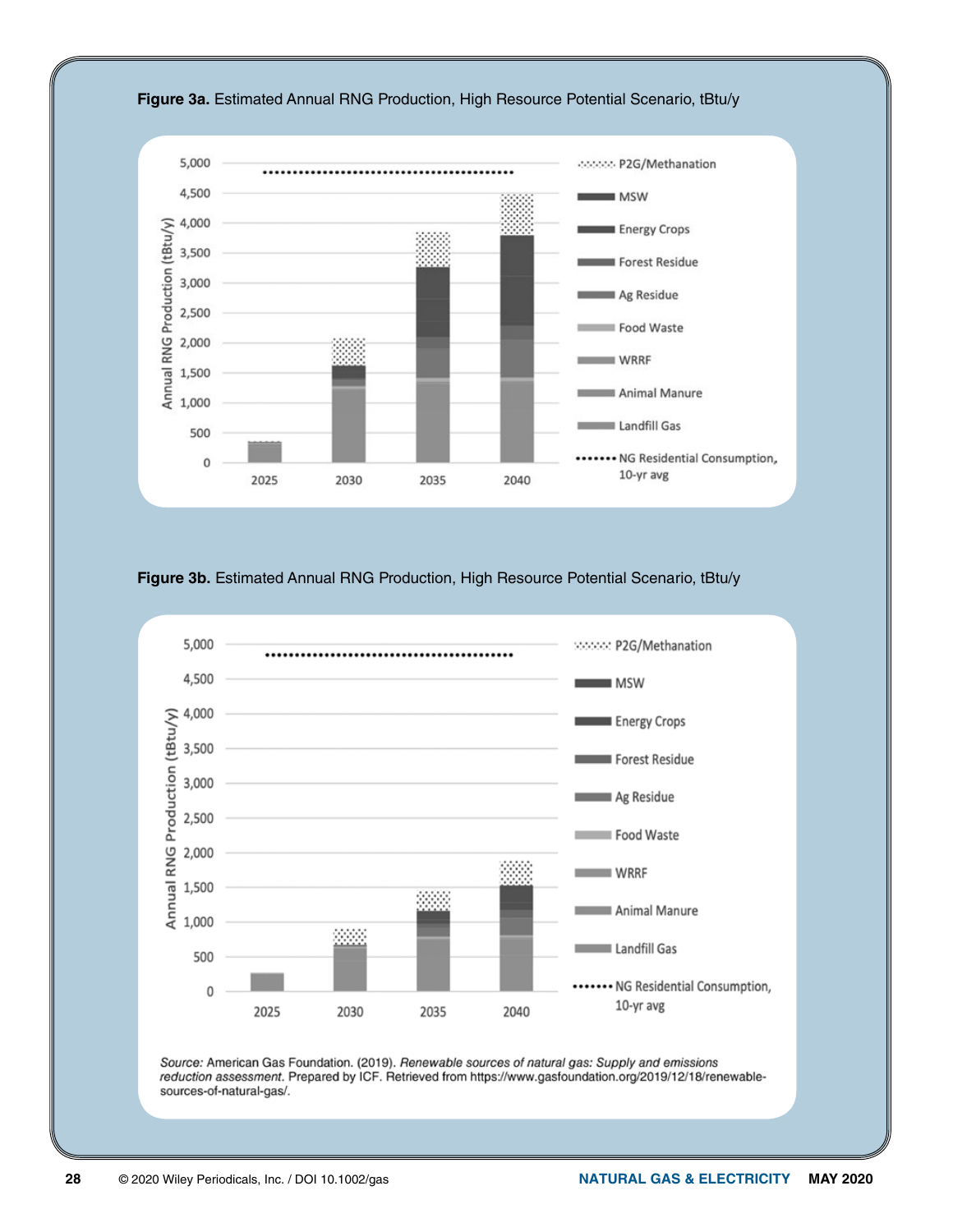#### **FEDERAL RNG PROGRAMS**

The EPA's Landfill Methane Outreach Program (LMOP) and the joint EPA–US Department of Agriculture AgSTAR program promote RNG and are excellent resources for LDCs who are new to RNG.

Established in 1994, the LMOP has more than 1,100 partners among landfill owners and operators, states, municipalities, energy users and providers, and the landfill gas industry and communities. The LMOP offers an extensive database on operating landfill gas to RNG projects and those in the planning stages. The staff at the LMOP can often connect LDCs with biomethane and RNG experts in biomethane processing, RNG procurement and sale, and how to leverage the use of the EPA's RINs, which are a part of the RFS program. Many developers of RNG projects rely on the RIN program to make their projects financially feasible.

Currently, there are 578 operating landfill gas to RNG projects that produce 322 million standard cubic feet per day (mmscfd) and 1,699 megawatts (MW) of power. The landfill itself acts as the digester tank, because as the landfill accepts more waste material, it becomes devoid of oxygen over time, leading to favorable conditions for certain microorganisms to break down waste materials. An additional 480 landfills are available to LDCs across the United States and territories to produce 500 mmscfd of RNG and potentially remove the equivalent of 45 million tons of CO2 equivalent from the atmosphere per year (**Figure 4**).

LDCs need not invest in the infrastructure at the landfill and processing plant. Instead, they can simply purchase the RNG under contract.

AgSTAR promotes the use of biogas recovery systems to reduce methane emissions from livestock waste. The AgSTAR program is a good

**Figure 4.** Operational and Candidate Landfill by State (First Number in a State Is the Operational Projects and Second Are Candidate Landfill Sites)

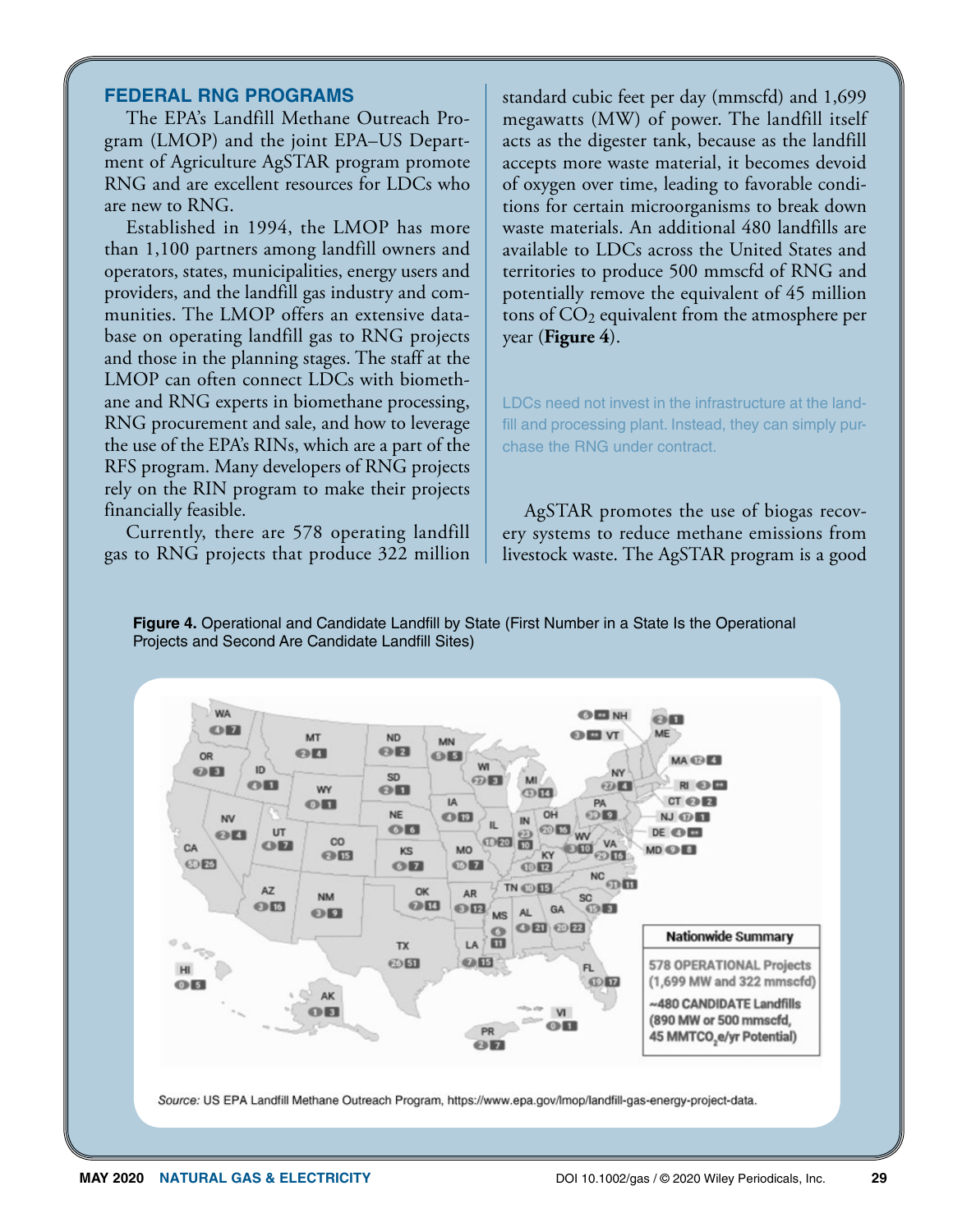place to start if an LDC is located in areas that have large sources of livestock manure.

A major concern of many companies exploring RNG projects is whether or not they can obtain a dependable supply of biomethane and/or RNG.

There are a variety of ways to take advantage of RNG projects to decarbonize an LDC's residential gas supply. LDCs need not invest in the infrastructure at the landfill and processing plant. Instead, they can simply purchase the RNG under contract. A major concern of many companies exploring RNG projects is whether or not they can obtain a dependable supply of biomethane and/or RNG. This is generally not an issue if the project goal is to inject the RNG into a pipeline to decarbonize its gas. Many LDCs with large service areas prefer to find landfills or manure sources of biomethane close to their customers for public relations reasons. However, the most important consideration is the ability of the landfill to supply adequate quantities of useable biogas to the LDC for a period of 15 years. So, if a large landfill can supply an LDC's needs, the RNG can then be injected into the interstate and intrastate pipeline system and still achieve the goal of decarbonizing the LDC's gas supply.

Congress should clarify and extend future RIN creation well beyond 2023 to reduce risks to RNG projects and promote the underlying technologies.

Most RNG projects are driven by policy and monetized because they create RINs in the EPA's federal renewable fuels program or state programs such as California's Low Carbon Fuel Standard (LCFS). RNG project developers can create RINs by working with the EPA and sell the RINs to refineries and importers of refined fuels into the United States. Without the revenue from selling RINs, most RNG projects would not be financially viable. Therefore, Congress

should clarify and extend future RIN creation well beyond 2023 to reduce risks to RNG projects and promote the underlying technologies.<sup>5</sup>

#### **WHERE ARE THE REGULATORS?**

The RNG industry is not well represented by LDCs, but dominated by companies and municipalities that promote RNG use in the residential and commercial sector. However, only 13 RNG applications have been filed with PUCs, and six have been approved (**Figure 5**).

The RNG industry is not well represented by LDCs but dominated by companies and municipalities that promote RNG use in the residential and commercial sector.

During the 2019 NARUC Summer Policy Summit, on July 23, 2019, the Committee on Gas hosted an RNG Workshop with support from the US Department of Energy/NARUC Natural Gas Infrastructure Modernization Partnership. The workshop was attended by state commissioners, RNG project developers, and gas utilities. The objectives of the workshop were to: (1) provide information about RNG to build a general understanding; (2) present a broad range of policy perspectives, from gas utilities to environmental advocates to state regulators, on RNG; and (3) illuminate policy and regulatory options for states interested in advancing RNG. The following major points were made at the workshop<sup>6</sup> sessions.

#### **Session 1: Understanding Real-World Deployment of RNG Through Case Studies**

• The shale revolution and cheap natural gas have driven many existing RNG projects out of business.

<sup>&</sup>lt;sup>5</sup> Pleima, B. (2019, March/April). Biogas to RNG projects: What, why and how. *BioCycle, 60*(3), 38.

 $6$  National Association of Regulatory Utility Commissioners. (n.d.). *Renewable Natural Gas Workshop summary—NARUC-DOE Natural Gas Infrastructure Modernization Partnership and NARUC Committee on Gas.* Retrieved from [http://www.russoonenergy.](http://www.russoonenergy.com/sites/default/files/RNG_workshop_summary.pdf) [com/sites/default/files/RNG\\_workshop\\_summary.pdf](http://www.russoonenergy.com/sites/default/files/RNG_workshop_summary.pdf).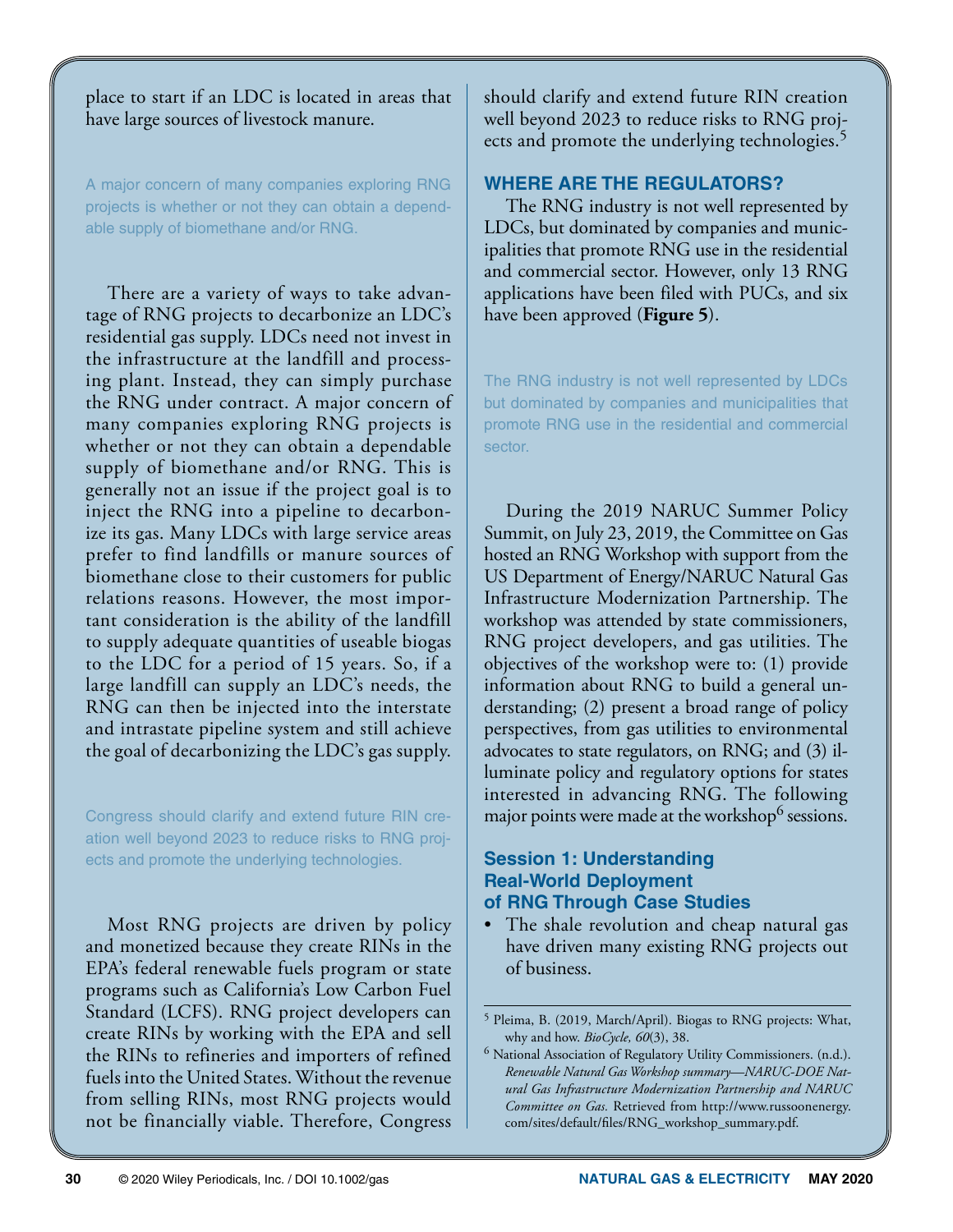

Source: American Gas Association presentation by Emily O'Connell.

- The American Gas Association (AGA) is looking for opportunities to work with LDCs to direct RNG into the residential and commercial heating load currently supplied by fossil natural gas.
- The RNG market today resembles the electricity market in the early 2000s. RNG needs an aggressive R&D agenda, an RNG credit market, market transparency, standardization, and innovative financing for RNG off-takers.
- RNG allows LDCs to not only continue to put infrastructure into productive use, but also to produce sustainable heat and hydrogen in the future.
- California's LCFS is a major driver of financial incentives for RNG projects, offering \$100 per ton for carbon reductions.
- Landfill projects are the cheapest option for LDCs, followed by dairy manure projects.
- Having to meet varying pipeline quality requirements inhibits RNG development.

#### **Session 2: Connecting the Dots Between Supply and Demand: Integrating RNG Into a Safe, Reliable, and Efficient Pipeline Network**

- States need to evaluate whether they have sufficient laws to deal with RNG interconnection and safety.
- The Gas Technology Institute has assisted the Northeast Gas Association in developing its interconnection guidance for RNG.
- Interconnection costs range between \$1 and \$3 million so small projects can't afford it.
- Obstacles with several small RNG projects with the New York Public Service Commission include high cost with respect to fossil gas, small size, and lack of regulatory cost recovery and quality issues, since RNG has a lower Btu content that could affect appliances.
- California's Rule 21 can be instructive, and so can standardization and streamlining the interconnection process.